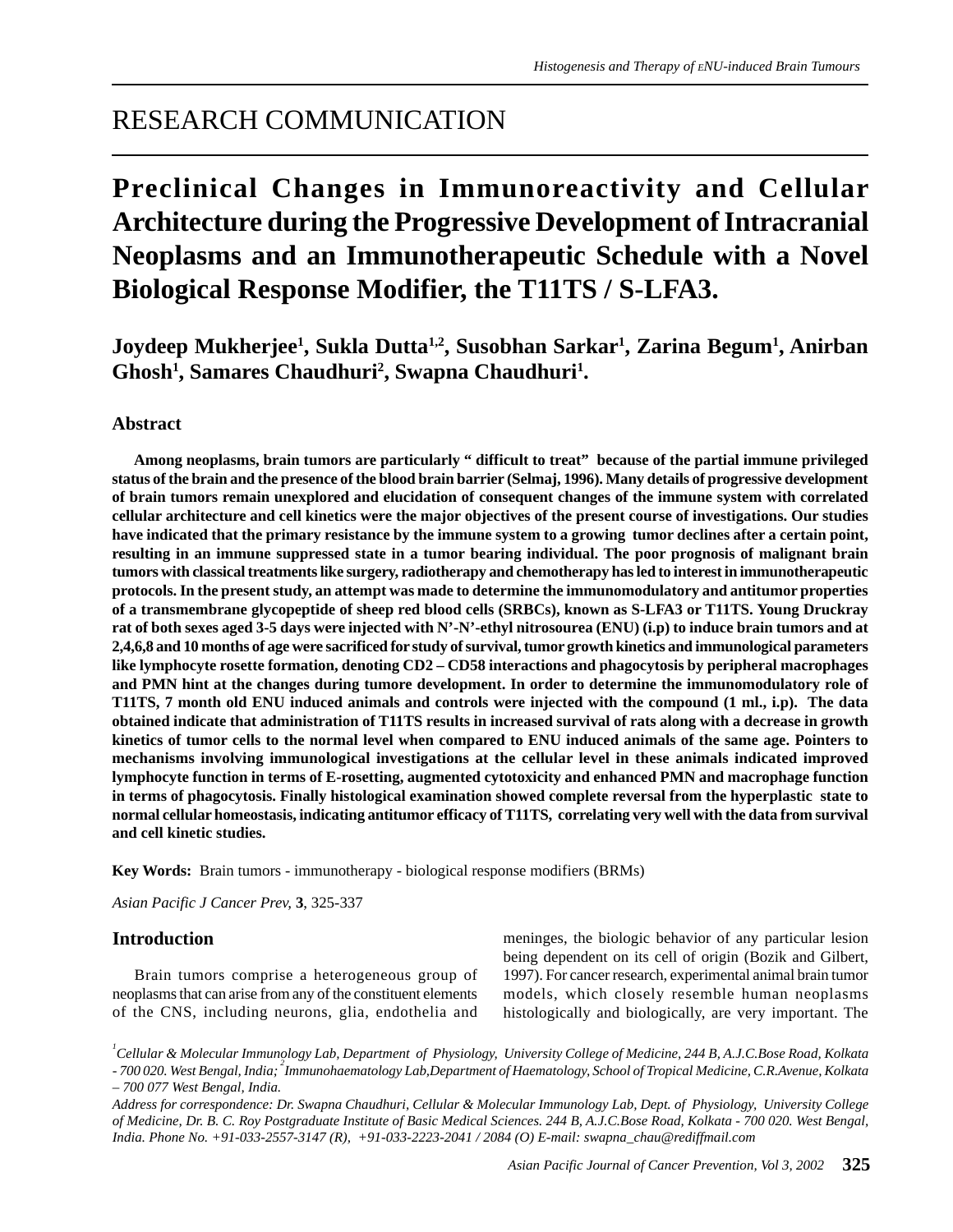discovery of carcinogenic action of nitrosocompounds and their subsequent introduction into the field of experimental neuro-oncology greatly increased the possibilities for the study of pathogenesis of neural tumors (Zimmerman, 1969; Pilkington and Lantos, 1993). Two simple nitrosoamines Nmethyl-N-nitrosourea (MNU) and N-ethyl-N-nitrsourea (ENU) have proved to be the most potent of neurocarcinogens, producing tumors with morphological and biological similarities with naturally occurring neural neoplasms in man and animals (Schiffer et al., 1978; Druckrey et al., 1966; Koestner et al., 1971; Lantos, 1993). Neonatal administration of a single dose of ENU produces virtually 100 percent tumor yield (Lantos, 1972).

The diffusely invasive nature of neural neoplasms in human makes the study of the early pathogenesis of brain tumors impossible (Pilkington and Lantos, 1993). Preclinical data before the onset of this deadly disease are very limited. However, immunological studies during the progression of the disease and establishment of correlations with histological findings, survival data and growth kinetics may help decipher the mode of onset of the disease.

Unfortunately, traditional treatments such as surgical tumor resection, chemotherapy and external beam irradiation have done little to alter the progression of this disease (Huncharek and Muscat, 1998; Chambertain and Kormanik, 1998; Liu and Lillehei, 2000). This lack of efficacy demonstrated by conventional therapies has prompted a search for other potentially beneficial therapies (Merchant, et al., 1997). The most promising approach for the treatment of brain tumors is the development of immunotherapy with different biological response modifiers (BRMs) (Ishizawa, 1981). Gillespie and Mahaley, 1995 have reviewed the subject exhaustively. BRMs such as microbial agents (Ishizawa, 1981; De Carvallo, et al., 1977; Berquist, et al., 1980), interferons (Endo, et al., 1986; Takiguchi, et al., 1985; Jacobs, et al., 1986; Nakagawa, et al., 1985), interleukins (Ishizawa, 1981; Berquist, et al., 1980), and SRBCs (Chaudhuri, et al., 1991; Roy, et al., 1997; Chaudhuri, et al., 1993) have been used in the treatment of brain tumors to potentiate the immune system. In experimental animal models, attempts have included combining tumor cells with nonspecific adjuvants (Kida, et al., 1983; Scheinber, et al., 1963), as well as using tumor cells transduced with specific viral allogenic MHC genes (Siesjo, et al., 1993; Yumitori, et al., 1982) or cytokine genes (Colombo, et al., 1997; Mackensen, et al., 1997; Parmiani, et al., 19960; Bubenik, et al., 1996) to augment or enhance their immunogenicity. Sheep red blood cells have long been used as classical antigen has been shown to exerting immunostimulatory and antitumor property in experimentally induced brain and other tumor models (Chaudhuri, et al., 1991; Roy, et al., 1997).

The immune potentiating activity exerted by SRBCs lies in the critical interaction that occurs between the T11 target structure (T11TS) of the SRBC membrane and T11 / CD2 molecules of the different immunocytes (Ebert, 1985; Wilkinson, et al., 1984). The membrane bound immunodominant epitope of the SRBC (T11TS / S-LFA3)

has been isolated in our lab and shown to produce potent protective effects against ENU induced brain tumor in an animal model. Thus suitable stimulation of CD2 molecules with T11TS / S-LFA3 activates the different immunocytes with liberation of Interleukin  $- 2$  (IL-2) for clonal proliferation (Fox, et al., 1985).

Though the neurotoxic role of ENU in the formation of neural tumors is well established (Schiffer et al., 1978; Lantos, 1972; Pilkington and Lantos, 1993), assessment of the gradual conversion of the normal cells to neoplasms has not yet been performed. In our present study we tried to elucidate changes chronologically from 2- 10 months after the induction of ENU in neonatal rats, with a focus on survival rate, growth kinetics, and immunological and histological parameters. In addition, the influence of T11TS as an effective immune stimulator on brain tumor regression was assessed.

# **Materials and Methods**

#### *Animals*

Healthy newborn Druckray rats, 2-3 days old of both sexes were supplied by Central Drug Laborator, Calcutta,India was used as the experimental animals and was subsequently maintained in our Laboratory for the purpose of investigations. The animals consisting of 24 animals in each group were weaned at 30 days of age and housed separately in isolated cages. All animals were fed autoclaved Hind Lever pellet and water ad libitum and housed in a room with ambient temperature of  $22^{\circ}$ C in 12hour light / darkness cycle. The animals were grouped in batches of 24 for each experimental group, which are as follows: - (1) Normal control (N), (2). 3-5 days old neonatal animals injected with ethyl nitrosourea (ENU) intraperitoneally (i.p), they were then divided in five groups – (a) animals sacrificed 2 month after ENU administration (E2), (b) animals sacrificed 4 month after ENU administration (E4), (c) animals sacrificed 6 month after ENU administration (E6), (d) animals sacrificed 8 month after ENU administration (E8), (e) animals sacrificed 10 month after ENU administration (E10). (3). 7 months old ENU treated animal's injected (i.p) 1st dose of T11TS (ET1), (4). 7 months old ENU treated animal's injected (i.p) with  $1<sup>st</sup>$  and  $2<sup>nd</sup>$  dose of T11TS (ET2), (5). 7 months old ENU treated animal's injected (i.p) with  $1<sup>st</sup>$ ,  $2<sup>nd</sup>$  and  $3<sup>rd</sup>$  dose of T11TS (ET3). Rats were examined daily and weighed weekly throughout the experimental period. Maintenance and animal experiment procedure strictly followed "principles of Laboratory animal care. (NIH)" and also local "ethical regulations".

## *Induction of Brain Tumors with ENU*

N'-N'-Ethyl Nitrosourea (ENU) was freshly prepared by dissolving 10 mg./ml. in sterile, saline and adjusting the pH to 4.5 with crystalline ascorbic acid. ENU was injected intraperitoneally (i.p.) to newborn rats of (3-5 days old) with a dose of 80mg./kg body weight (Druckray et al., 1966;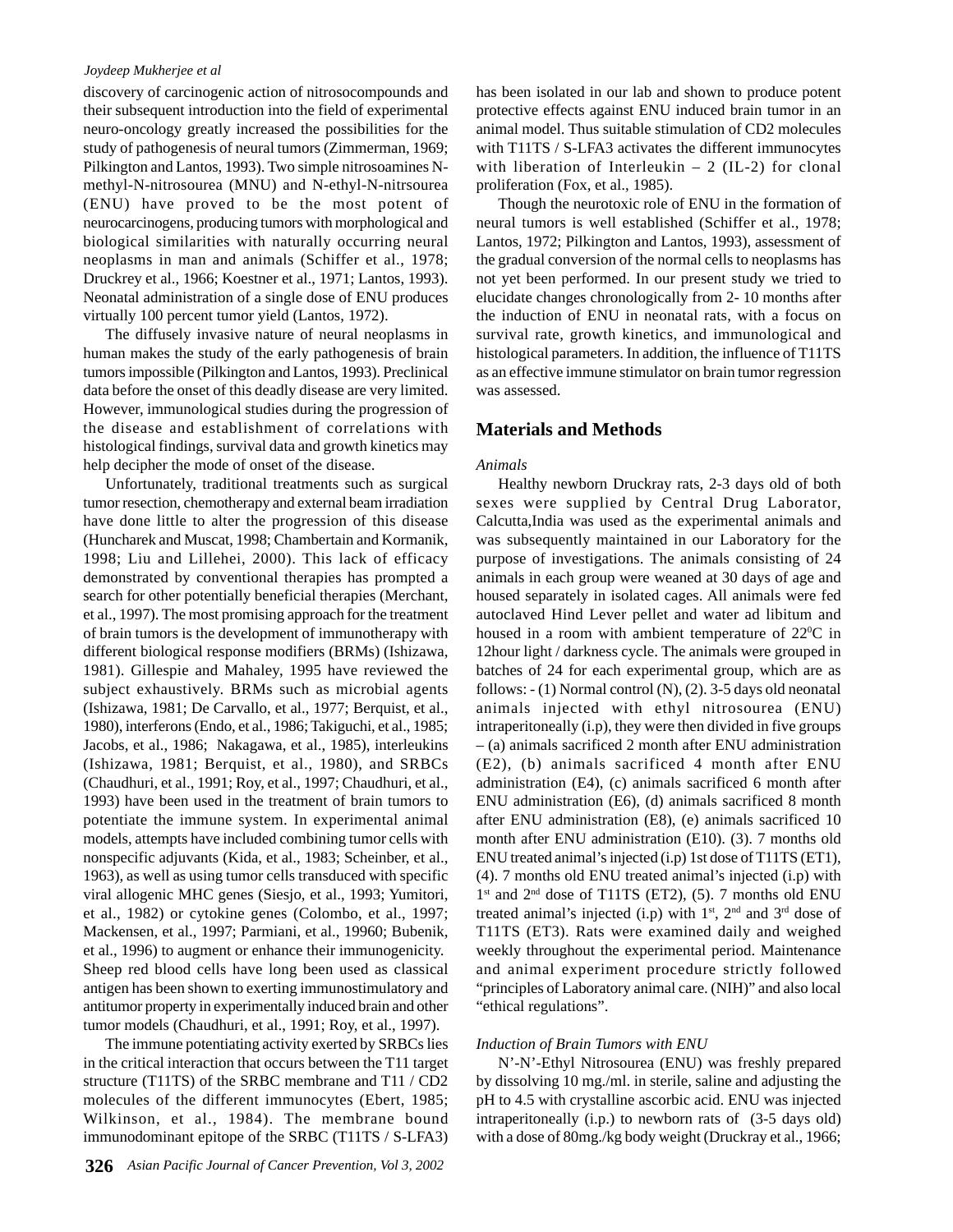Koestner et al., 1971; Lantos, 1993).

# *Preparation of T11TS from Sheep Red Blood Cell (SRBC)*

The method followed steps slightly modified from that of Kitao et al., 1976. Briefly, 1ml volume of packed sheep red blood cells have been incubated for one hour at 37 °C in the presence of trypsin-phosphate buffer (100mg/ml). The red tinted supernatant was removed and then treated with one-quarter volume of 25% trichloroacetic acid to precipitate the non-specific proteins. The clear supernatant was obtained by centrifugation, neutralized with NaOH, and dialyzed against distilled water. Since the glycoprotein is acidic in nature, it was separated from neutral peptides by ion exchange chromatography on a DEAE-Cellulose column (1.5 X 8 cm) previously equilibrated with 0.05M formate buffer, pH 6.8. The acidic glycopeptide was then eluted with a five chamber gradient system containing 1 ml each of (1) water, (2) 0.05M formic acid (3) 0.2M formic acid (4) 0.4M formic acid and (5) 0.4M formic acid in 0.3M sodium chloride. Fractions of each elute (3 ml) were collected and analyzed for absorbance at 280 nm as well as for sialic acid (Weiner, et al., 1973). Finally, rosette inhibition assay was performed with variable concentrations of glycopeptide. Protein estimation of the elutes were determined by Lowry's method (Lowry and Rosebrough, 1951), and also the absorbance emission of different elutes were determined at 280nm.

## *Administration of T11TS Fraction*

The fraction of choice was that having the highest absorbance peak, and also minimum rosette forming capacity as determined by rosette inhibition assay. The dose of injected volume was calibrated from the time-dose responsiveness of rosette inhibition assay. The protein content of the elutes has been determined and also a relation with the body weight was established. The first dose 1 ml of T11TS (i.p.) from the third elute fraction (EF III) was followed by second booster dose on the sixth day and third booster dose on the  $12<sup>th</sup>$  day, making a dose schedule of 1 ml, 2 ml, and 3 ml to the group 3, 4 and 5 animals respectively.

# *Survival Study*

Rats were examined daily and weighed weekly throughout the experimental period. Observations were made to account for the total number of days survived by individual animals and the mean survival time in each group were determined. The survival rate of animals after 2, 4, 6, 8, and 10 month of ENU induction were also recorded. Survival rates were measured by dividing the number of alive animals with the number of total animals taken in each group and then multiplied with 100 for % presentation. Further progressive neurologic signs and weight loss were taken into account in selecting the animals for the tumor development study. Death following injection of ENU and those due to brain tumor were taken into account. Effects of T11TS on survival rate were recorded to evaluate benefit, if any.

Survival Rate = (No. of rats - (No. of dead rats on 
$$
x
$$
 100 in a group) the stipulated month)

\nTotal no. of rats in the group

# *Histological Examination*

Portion of brain tissues from respective group of animals were prepared for routine histological studies; tissues were fixed in 10% formal-buffer overnight and finally dehydrated and embedded in paraffin through histokinet processing. Sections were cut at " 5 " thickness and finally stained with routine haematoxylin / eosin.

# *Growth Kinetics Of Brain Tumors*

Small portions of tumor susceptible areas from all the groups of rats were taken as the samples of tissue culture. Primary explant technique was employed which is briefly described as follows: chopped portions (1mm) were bathed in RPMI-1640 medium supplemented with 10% FBS (Gibco, U.S.A.) in culture dish (35mm. Corning) and incubated overnight at  $37^{\circ}$  C followed by increase in the volume of media upto 5 ml. within a week. After obtaining visible explant growth, they were dispersed with PBS-EDTA-Trypsin (0.25% in PBS.), washed repeatedly and finally reinoculated at  $5 \times 10^5$  cell/ml in separate culture dishes. Cells were grown in steady subculture for obtaining a steady repopulation.

# (a) Proliferation index (PI) of cultured cells:

After steady state is achieved, the growth Kinetics of cells as maintained from all above groups of animals were studied in terms of Proliferation Index (PI): 2.7 x 10<sup>4</sup> cells from each of the groups of animals were freshly inoculated in 3 ml. culture media and incubated for 24 hours at  $37^{\circ}$  C with 4%  $CO<sub>2</sub>$  and humidified atmosphere. At the end of 24 hours the cells were washed out with Trypsin-EDTA and finally washed thrice with PBS. Cells were resuspended in 1ml. media in each case and counts were taken in a cell counter. PI was calculated from the ratio of cell count at 24 hours to that at "0 hours" (Chaudhuri, et al., 2000).

# (b) Fluorimetric assessment of growth kinetics:

Hoechst 33342 (HO 33342), a fluorescent dye (Sigma, USA) was diluted to 1 mM in deionised water and stored in the dark at 4ºC upto 2 months. For the present set up, a working dilution of " 6 " g/ml was found to stain satisfactorily a fraction of  $2 \times 10^8$  cells in culture/incubation within 15 minutes. Thus for each experimental protocol '6' g of HO-33342 dye was administered in culture dishes containing  $2.7 \times 10^4$  cells for each group and incubated at 37°C with 4%  $CO_2$  environment for 24 hrs in PBS. Cells were washed off with PBS-EDTA briefly and then extensively to remove excess dye. The cells were then suspended in 2 ml of PBS and counts performed with a spectrofluorimeter (Beckman, USA) using a scanning wavelength in between 400-500 nm (365 nm excitation / 435 nm emission) (Chaudhuri, et al., 2000).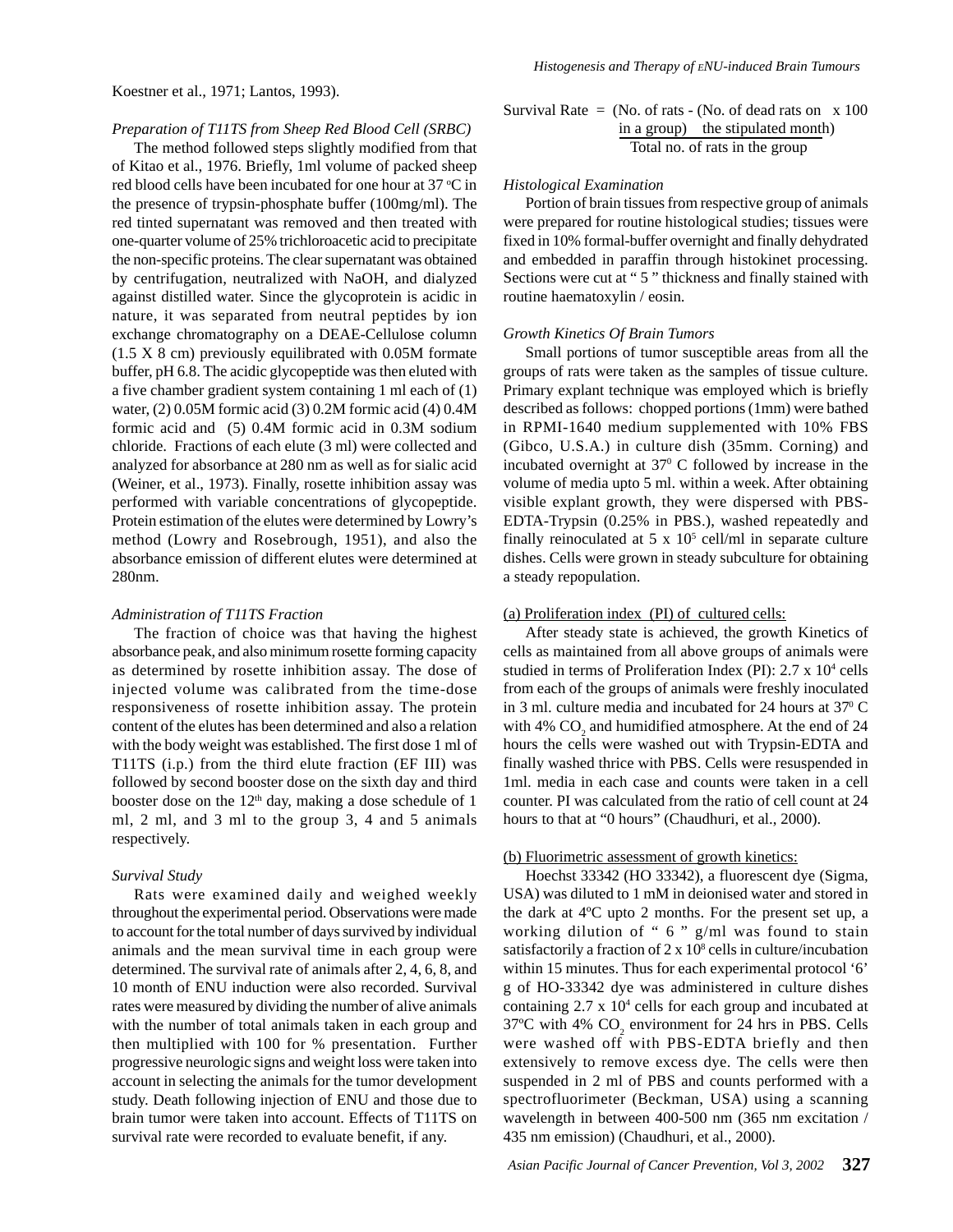## *Immune Parameters: Studies On Immune Functions*

Spleen cells isolated from animals of different groups treated as above have been subjected for cellular immune response studies. For each study, cells from normal group of animals served as normal control.

## E- rosetting

Splenic Lymphocytes were separated on a percoll density gradient elution method 0.25 ml of 3 - 4 x 106 lymphocytes/ ml. were mixed with 0.25 ml of 1% (PCV / saline volume) sheep erythrocytes (SRBC) and incubated for 15 minutes at 370 C. It was then centrifuged for 5 min at 200g and was kept at  $4\,^{\circ}\text{C}$  overnight. After 18 hours the pellet was gently resuspended after addition of 1% glutaraldehyde, and lymphocytes with 3 or more SRBC constellation were counted per 200 lymphocytes under a light microscope and results expressed as rosette % (Parker, et al., 1976; Boyum, et al.,1976; Ardaur, et al., 1983; Barran, et al., 1985; Plunkett, et al., 1987; Brand, et al., 1989; Raha, et al., 1990;).

## Studies on Cytolytic Efficacy of Splenic Lymphocytes by HO-33342 Release Assay

A newer approach to this method has been adopted using a fluorochrome dye Hoechst 33342 (HO-33342, Sigma, USA). In this method ( Law, et al., 2001; Chaudhuri, et al., 2000) HO-33342 binds to DNA of cells irreversibly without leakage until lysed. Tumor cells (target) (a steady glial tumor line, syngenic in nature) were labeled with HO-33342 fluorochrome dye  $(6\mu/10^6/\text{ml})$  (total incorporation) for 15 minutes at 37<sup>0</sup> C and excess was washed off . Cytotoxicity assay was performed by maintaining an effector (splenic lymphocytes): target ratio at 10:1 through an incubation (37 $\degree$ C. 4% CO<sub>2</sub> and humified environment) period of 18 hours. Fluorochrome released as per target lysis (experimental lysis) measured in a spectrofluorimeter (Hitachi, Tokyo) provided an index of cytotoxic efficacy of effectors. A labeled target group maintained alone for spontaneous lysis. Results were calculated as follows:

 Experimental lysis - Spontaneous Lysis X 100 Total Incorporation

Phagocytic capacity of polymorphonuclear neutrophils (PMN) (by tetrazolium blue reduction assay)

Splenic tissues were obtained from 1 to 5 animal groups. Single cell suspensions were prepared by teasing splenic tissues with forceps, followed by percoll density gradient centrifugation. 3 ml of cell suspensions was layered on 5 ml of percoll gradient (density 1.089) and centrifuged for 20 minutes at 800 g. The PMN layer was then removed from the interface, washed thrice with PBS and finally suspended in 1 ml of media. PMN isolated by percoll density gradient (Sp.Gravity-1.089) were allowed to phagocytose the target brain tumor cells (mixed glioma) in presence of Nitro blue tetrazolium chloride keeping the effector: target ratio as 100 : 1. Reduction of yellow NBT to blue formazan indicated the extent of phagocytic burst by effectors concerned. The preparation was incubated for 18 hours at 37<sup>0</sup> C in 4%  $CO_2$  - humidified atmosphere. Finally the reaction was stopped by adding 0.1N chilled HCL and pellet was extracted with boiling pyridine for the reduced blue formazan. The intensity of colour assayed spectrophotometrically provided a direct measure of the extent of phagocytosis at 530 nm (Chaudhuri, et al., 1991).

## Macrophage phagocytosis assay (Nitroblue tetrazolium Method):

Macrophages were separated by single cell preparations of spleen as in the following: Spleen cells were adhered in a petridish. Non-adherent cells were washed off with PBS, and adherent cells were collected by washings with PBS-EDTA and then washed with PBS, and the procedure of NBT reduction for phagocytic assay was followed as per PMN assay (Hudson and Hay, 1989).

## *Statistical Analysis*

Statistical analysis of results was performed using student's 't' test of the standard deviation from the mean of different data. All results were evaluated statistically by applying the SPSS – PC package (Version 9.0, SPSS, Chicago, Illinois, U.S.A). A probability of  $\langle 0.01 \rangle$  was considered statistically significant.

## **Results**

#### *1. Survival Study*

The survival rates of the ENU treated animals were gradually decreased from 2 month to 10 month. An inverse correlation was found between the survival rate and time spent after neonatal ENU administration. The normal animal group showed cent percent survival rate and maximum decrease in survival rate was found in 10 month old ENU induced group  $(10\% \pm 2)$  (Fig – 1).

Total survival of the ENU-treated rats ranged between 96 to 330 days, the average value being  $190 \pm 30$  days. After ENU administration the days of survival significantly ( $p \ll$ 0.001) reduced to  $190 \pm 30$  days in comparison to the normal untreated animals (705  $\pm$  35 days). It took about 5-7 months for the induction of brain tumors with ENU, although, in most cases significant progression of neoplastic development was observed within five months. The animals showed neurologic signs of rotatory movements and few other like occasional seizure, tremor etc. ENU administration in animals caused several manifestations including hair loss, exfoliation of the skin, stunted growth were also manifested. Before all the experiments were performed in each animal group, degree of malignancy was determined through histological examination.

Maximum decrease in survival rate was found in 10 month old ENU induced group but since after 7 month the death rate became very high and unpredictable, therapeutic protocols with T11TS were started in 7 months old ENU treated animals. Administration of 1st dose of T11TS in ENU treated  $7<sup>th</sup>$  month old animals (ET1) showed a significant (p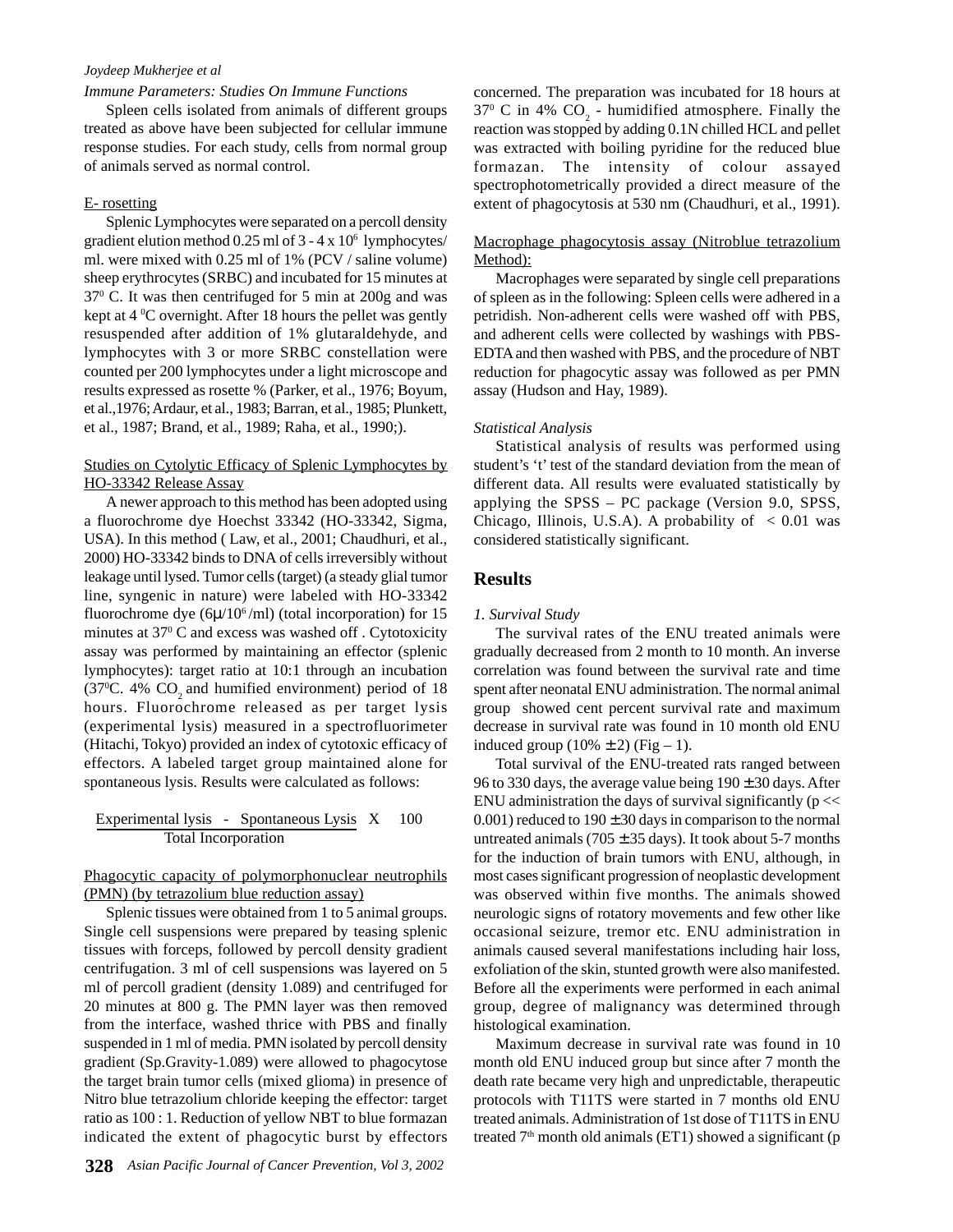

**Figure 1. Survival Rate.** Normal (N) and ethylnitrosourea (ENU) induced animals at 2,4,6,8 and10 months ( i.e E2,E4,E6,E8, and E10) and of ENU-induced groups treated with  $1^{st}$ ,  $2^{nd}$  and  $3^{rd}$  booster doses of T11TS (i.e ET1, ET2 and ET3) were assesssed. Maximum decrease in survival rate was apparent in 10 month old ENU induced animals. Application of T11TS however greatly increases the survival rate to the near normal value.

 $<<0.001$ ) improvement of mean survival time of 610  $\pm$ 25days when compared to ENU treated groups. The 2nd booster dose showed further significant ( $p \ll 0.001$ ) improvement in survival  $(625 \pm 15)$  whereas the maximum improvement occurs after  $3<sup>rd</sup>$  booster dose (690  $\pm$  18), which is almost equal to the normal value (Fig  $- 2$ ).

## *2. Growth Kinetics*

After neonatal administration of ENU in 3-5 days old rats, the proliferation index and the fluorochrome uptake study were performed at an interval of 2 month upto 10 month old ENU induced animals. The cytokinetic behavior of the ENU induced tumor cells in the rat brain following



as above. The growth kinetics of cultured brain tumor cells in vitro are presented in Fig - 3.

## (a) Proliferation Index (P.I):

The cell proliferation index in 2 month old ENU induced (43%  $\pm$  4.2) animals showed a significant (p<<0.001) rise compared to the normal untreated control (30%  $\pm$  2.4). A steep increase of PI is observed when 2, 4, 6 months old ENU injected animal brain cells were compared ( $PI = 43\%$ )  $\pm$  4.2; 59%  $\pm$  5.1; 70%  $\pm$  3.3 respectively). But after the consistent rise upto 6 months, PI of ENU injected animal brain cells of 8 and 10 months did not vary to a great extent  $(PI = 70.7\% \pm 1.5 \text{ and } 71.5\% \pm 1.1 \text{ respectively. } EW$ injected 7 months old animals were chosen for the immunotherapeutic exposure because the maximum significant increase in PI was observed at a point in between 6 and 8 months and as mentioned before after 7 months the death rate is very high and unpredictable, probably due to the advanced malignant stage. 7 month old ENU induced animals after receiving  $1<sup>st</sup>$  dose of T11TS showed a significant decrease in PI (35%  $\pm$  2.7), compared to 7 months old ENU induced animals. The 2nd and 3rd booster doses did not exhibited such pronounced effects toward cell kinetics of the tumor cells. PI =  $33\% \pm 3.1$  and  $31\% \pm 1.8$ respectively. Infact, cells from such tumor induced animals



**Figure 2. Survival.** Mean days of survival of normal (N), ethylnitrosourea induced (ENU) and of ENU induced groups treated with  $1^{st}$ ,  $2^{nd}$  and  $3^{rd}$  booster dose of T11TS (i.e ET1, ET2 and ET3).In the ENU induced group the data is significantly lower than the normal (N) animals where as days of survival increases to the near normal value after the 1<sup>st</sup> dose of T11TS (ET1). 3<sup>rd</sup> booster dose of T11TS application showed maximum survival in ENU induced animal group.

**Figure 3. Cell Proliferation Index (PI) of Glial cells.** Assessment was before and after induction of tumors and following application of T11TS. The figure shows high counts in tumor induced animals (E6, E8) and near normal counts in T11TS treated tumor groups.

 Cytokinetic Index of Glial cells Fluorescent spectra of HO-33342 uptake by glial cells under variable conditions (see Text). The spectra show a significantly higher dye uptake in tumor induced glial cells and near normal values following T11TS treatment in tumor groups.

administration of T11TS, were also performed and expressed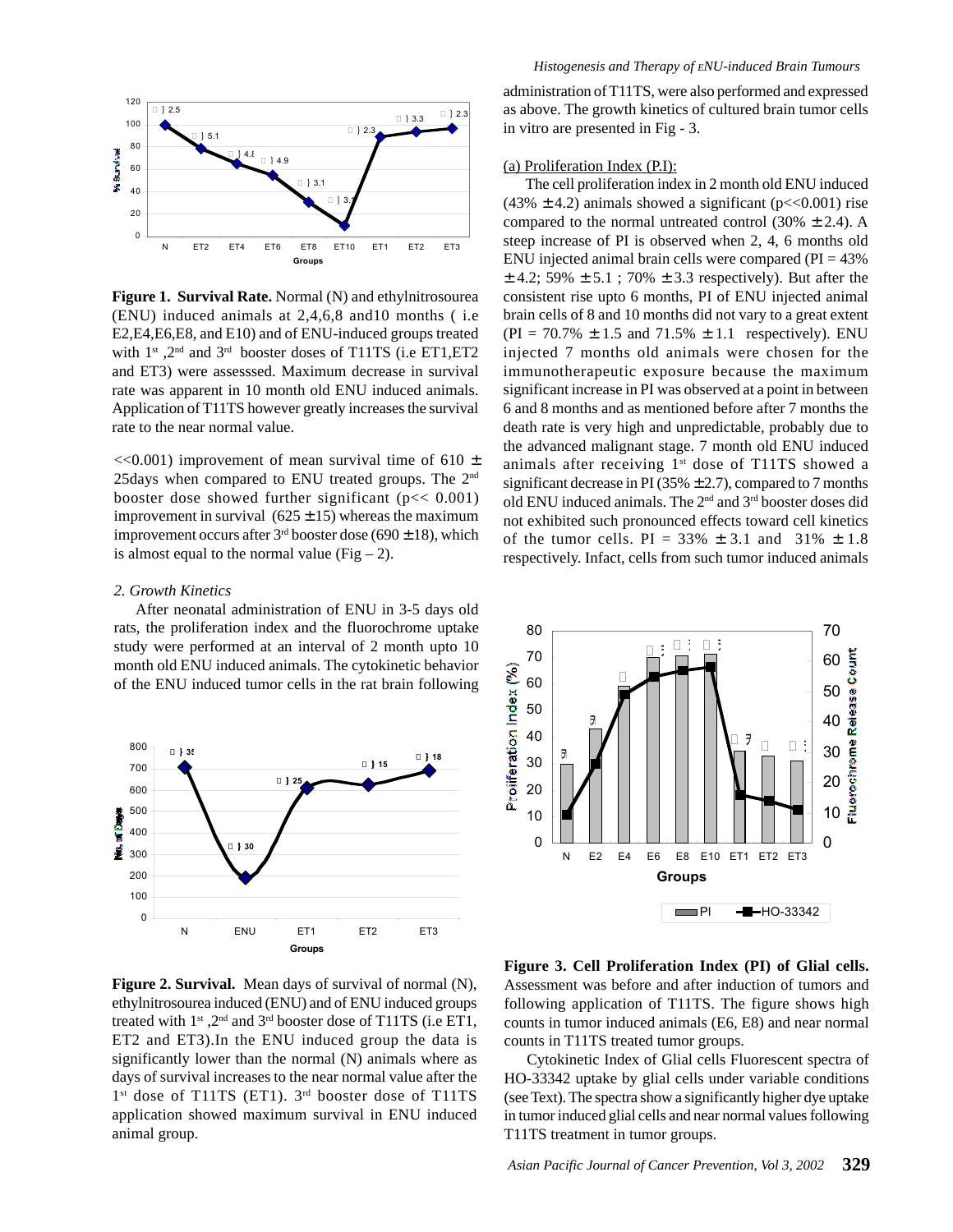showed significant ( $p \ll 0.001$ ) recovery following T11TS administration when compared  $7 - 10$  months old ENU induced groups.

#### (b) Fluorochrome uptake study:

Compared to the normal healthy control, the fluorescent spectra increased gradually from 2 month to 10 month. Maximum fluorescent spectra i.e. six fold increase (compared to the normal untreated control) was found in 6 months old ENU induced animals, which represent a hyperkinetic malignant feature of concerned brain cells but from 6 – 10 months, the fluorochrome uptake showed a near plateau feature as seen in Fig-3. Administration of 1st dose of T11TS was able to limit the cytokinetic process of the ENU treated brain cells. Whereas the 2nd and 3rd booster dose effectively neutralized the hyperplasticity of brain cells and bring back the normal physiology.

## *3. Immunological Parameters* (a) Spontaneous  $E$  – rosetting:

The number of rosette forming lymphocytes significantly  $(p \ll 0.001)$  reduced in ENU treated animals in comparison to the normal control group ( $N = 18\% \pm 1.2$ ). Two months after ENU administration the rosetting capacity diminishes to  $11\% \pm 0.8$  and maximum decrease of rosetting capacity was observed at tenth month (E10 =  $2\% \pm 0.5$ ). Administration of isolated immunodominant group of SRBC i.e. T11TS showed greater improvement in the number of rosetting lymphocytes (20  $% \pm 1.8$ ), which is significantly (p<< 0.001) higher than the normal value. The second booster dose of T11TS showed maximum rosetting capacity  $(42.75\% \pm 2.5)$ . Although the number of E-rosettes was elevated with 1<sup>st</sup> dose of T11TS administration (20%  $\pm$  1.8), maximum improvement was observed with the 2nd booster dose  $(42.75 \pm 2.5)$  in 7th month old ENU induced animals. ENU administration showed gradual decrease in SRBC constellations of the individual lymphocytes as well as decrease in the total rosette forming lymphocytes. SRBC or T11TS administration to such animals not only increased the total count of rosette forming lymphocytes but also the capacity of individual lymphocytes to form super rosettes with greater SRBC attachment (Fig  $-4$ ).

#### (b) Macrophage mediated phagocytosis:

Phagocytic activity of macrophages in brain tumor immunity has been found to be modulated with the application of ENU. Macrophage mediated phagocytosis was reduced to  $0.005 \pm 0.001$ (O.D at 530 nm) in two months after ENU administration and was significantly ( $p \ll 0.001$ ) lower than the normal untreated control  $(N = 0.037 \pm 0.002)$ (O.D at 530 nm). Later in the subsequent months after ENU administration the phagocytic activity gradually decreases & maximum decrease occur in the fourth month (0.012  $\pm$ 0.001) (O.D at 530 nm). Application of isolated immunodominant epitope of SRBC, the glycopeptide T11TS showed maximum efficacy of the macrophages (0.055  $\pm$ 0.004) (O.D at 530 nm) after 1st dose (Fig  $-5$ ).



**Figure 4. E-Rosette Formation.** Rosetting forming capacity of the lymphocytes was drastically reduced in ENU groups (E2 to E10),  $1<sup>st</sup>$  dose of T11TS administration was found to be effective in bringing back the value to normal level . Second booster dose (ET2) produced maximum rosette forming efficacy in splenic lymphocytes of ENU treated animals.

#### (c) Cytotoxic efficacy of the splenic lymphocytes:

The lymphocyte mediated cytotoxicity as determined by percent lysis was  $30\% \pm 2.2$  in the normal animals which was increased subsequently up to the sixth months (41%  $\pm$ 3.2) after ENU administration. But sharp decrease in cytotoxic efficacy occurs in the  $8<sup>th</sup>$  months after ENU administration (16.1%  $\pm$  1.4) and maximum decrease was observed at  $10<sup>th</sup>$  month (14.2%  $\pm$  2.1). Significant increase in cytotoxic efficacy (24.83%  $\pm$  1.8) was observed when 1<sup>st</sup> dose of isolated immunodominant group of SRBC i.e. TIITS was applied in ENU induced tumor bearing animals. However, the most significant (P<< 0.001) improvement in cytotoxic activity of the lymphocytes was observed with 3rd dose of TIITS application  $(51.5\% \pm 3.1)$  (Fig – 6).



**Figure 5. Phagocytic Activity of Macrophages.** Values determined by NBT reduction assay showed initial drastic decrease in the first two ENU induced groups (E2  $\&$  E4). The next three ENU induced groups showed slight increase in the phagocytic activity (E6, E8  $\&$  E10). The 1<sup>st</sup> dose of T11TS showed the most significant stimulation of macrophages for tumor phagocytosis.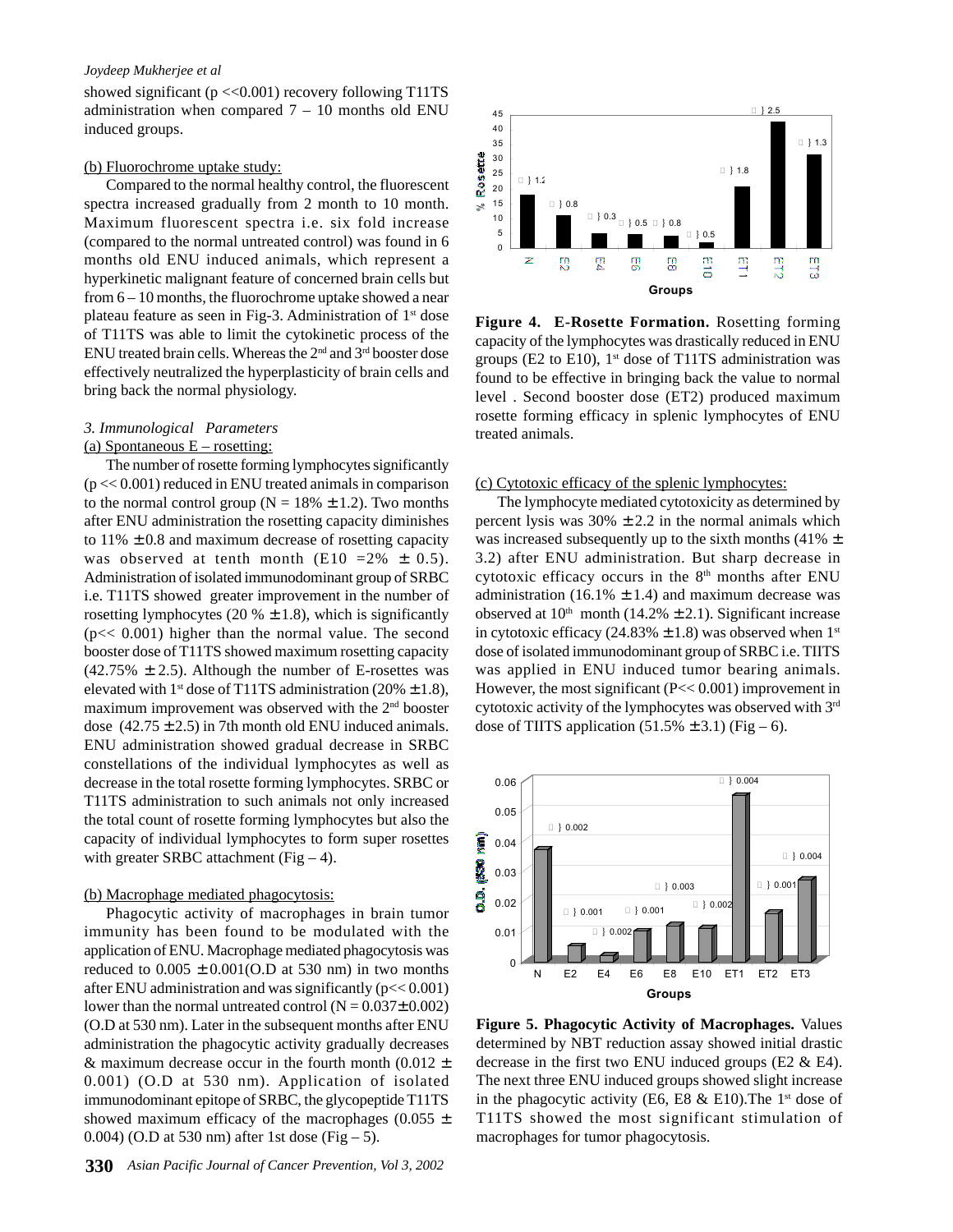(d) Phagocytic activity of the PMN:

Polymorphonuclear neutrophils (PMN) mediated phagocytosis was assayed by the reduction of yellow nitro blue tetrazolium chloride to blue formazan indicating the extent of phagocytic burst (O.D at 530nm) by the effectors concerned. The phagocytic activity gradually depressed chronologically from 2 months to 10 months after induction of ENU. The lowest phagocytic activity  $(0.013 \pm 0.002)$  (O.D at 530nm) was observed in the 10 months old ENU induced animals. The ENU treated group receiving first dose of T11TS showed a significant ( $p \ll 0.001$ ) elevation of phagocytic activity  $(0.033 \pm 0.004)$  (O.D at 530nm)which is near to the normal level. Further, it was significantly increased with the injection of second booster dose of T11Ts fraction  $(0.065 \pm 0.002)$  (O.D at 530nm) (P<<0.001). No further improvement of phagocytic activity was observed with third booster dose of T11Ts fraction (Fig  $-7$ ).

#### *4. Histological Study*

Histological studies of the normal animal brain show normal glial cell populations with few astrocytes, oligodendrocytes and a few neurons (Fig - 8a). ENU were applied in neonatal animals and after two months of induction, the histological finding showed hyperplastic oligodendroglial cell populations (Fig - 8b). In fourth month after induction the slide showed gametocytes, acidophilic cytoplasm i.e. eosinophilic, reactive astrocytes, grade-1 astrocytoma (Fig – 8c). A complete reversion of cellular architecture occurred when compared to the normal . The effect of ENU after 6<sup>th</sup> month of induction showed grade-IV oligodendroglioma with mitotic figure, giant cells and absence of intercellular spacing (Fig - 8d). In  $10<sup>th</sup>$  month after ENU administration, the slide showed string of closely packed dividing cells, degenerative fibrils,



**Figure 6. Cytotoxicity Assay Results.** CTL-Assays of splenic lymphocytes (SL) were conducted for HO-33342 release in different groups of rats. Significant decrease in cytotoxic efficacy of SL is noted from 8 month after ENU induction (E8 & E10). Third booster dose of T11TS administration (ET3) was found to induce CTL at its maximum in the ENU induced animals.



**Figure 7. Phagocytic Activity of PMN.** NBT reduction assays were conducted for different groups of animals. Gradual suppression of activity is noted from  $2 - 10$  month after administration of ENU in neonatal rats. 1st dose of T11TS administration restored the activity . The most significant effect was observed with ET2 with highest phagocytic burst by PMN in tumor bearing animals.

oligodendroglioma grade-4, mixed glioma and without any intercellular space (Fig – 8f). Effect of  $1<sup>st</sup>$  dose of T11TS fraction showed reduced glial population with enlarged nuclei due to increased permeability of nuclear membrane to water. Most importantly the reduction in the number of oligodendroglioma cells with spongiosis and apoptotic figures, lymphocytic infiltration and margination have been observed with this dose (Fig  $-8g$ ). The hypocellularity with oedema and degenerative changes and presence of lymphocytes have been observed following administration of  $2<sup>nd</sup>$  dose of T11TS fraction (Fig – 8h). The third dose of T11TS fraction showed reversion of neoplastic glial features to normal glial features with gliosis. Evidence of cell death may be due to apoptosis and calcification is noted. (Fig  $-$ 8i). Finally the effect of T11TS has been observed with the reduction in hypercellularity and reestablishment of normal cellular homeostasis (Fig  $8g - 8i$ ).

# **Discussion**

The details of progressive development of brain tumor to a full blown clinical tumor, remains unexplored and the changes of the immune reactivity during the progressive tumor development (preclinical development) in the present course of investigations indicates how the primary resistance offered by the immune system to an ongoing tumor gives vent after a certain point. The intricate mechanisms of cellular immunity following N'-N' ethylnitrosourea (ENU) induced brain tumor development in rats were used to decipher the preclinical status. The important cellular components operative under the instance, namely, the lymphocytes forming the spontaneous E-rosette demonstrating the CD2 receptor modulation, cytotoxic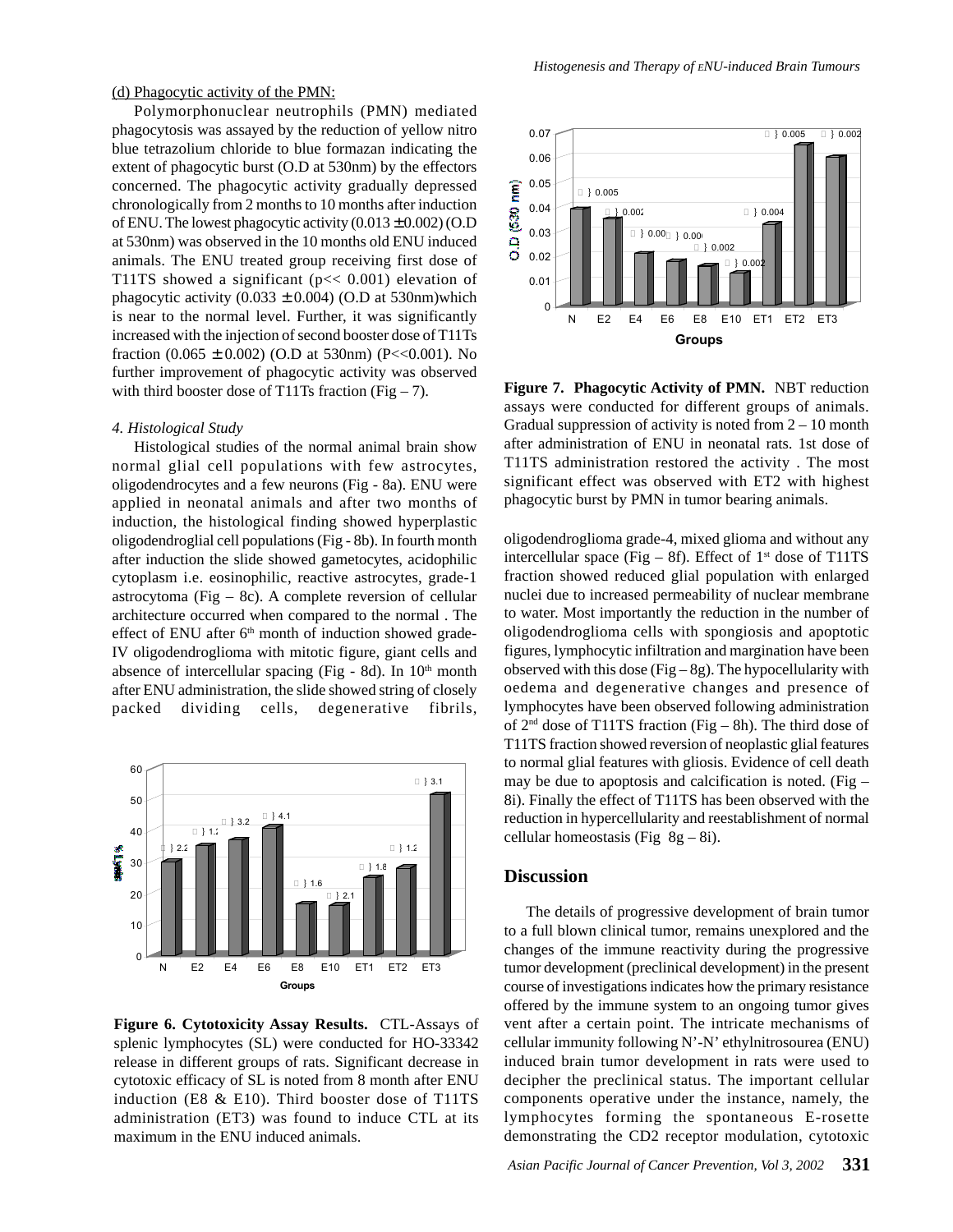# **Figure 8(a) - 8(i). Results of Histological Assessment**



**Figure 8(a). Normal Brain Tissue with the Presence of Few Astrocytes, Oligodendrocytes and Few Neurons.**



**Figure 8(d). Numerous Oligodendroglial cells in Division.**



**Figure 8(b). Showing Hyperplasia of Astrocytes and Oligodendrocytes with a Clear Nexus of Dividing Oligodendrocytes Seen in the Centre.**

**Figure 8(e). Typical Honeycomb like Appearance with Oligodendroglioma.**



**Figure8(c). Increase in the Frequency of Oligodendrocytes with Evidence of Angiogenesis.**



**Figure 8(f). A String Closely Packed of Dividing Oligodendroglial Cells with Intervening angiogenesis with Clotted Blood.**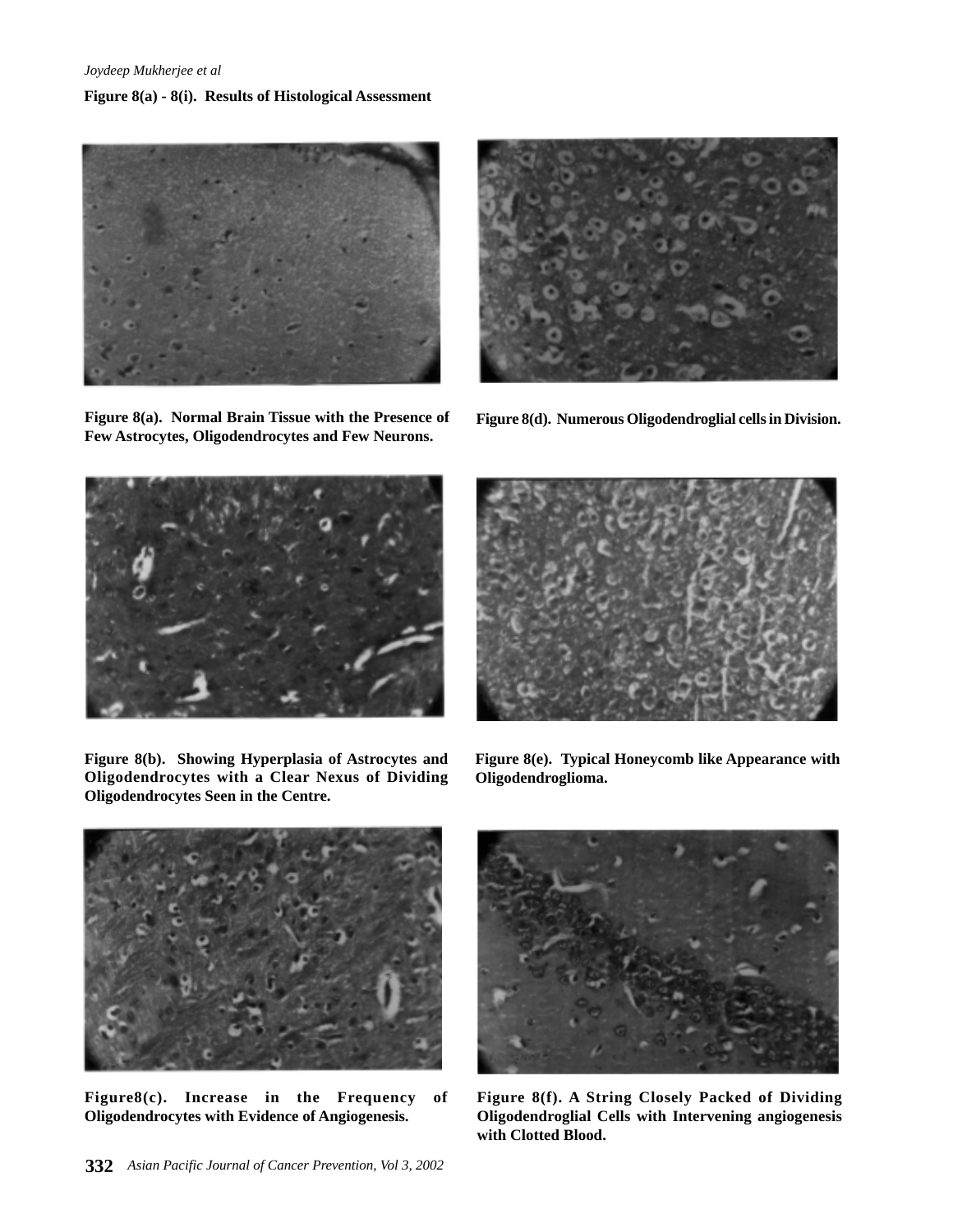

**Figure 8(g). Reduced Glial Cell Population with Enlarged Nuclei and Lymphocytic Infiltration and Margination.**



**Figure 8(h). Hypocellularity with Oedema and Degenerative Changes and Presence of Lymphocytes.**



**Figure 8 (i). Reversion of Neoplastic Glial Features to Normal Glial Feature with Gliosis and Evidence of Cell Death and Calcification.**

## *Histogenesis and Therapy of ENU-induced Brain Tumours*

efficacy of lymphocytes, phagocytic activity of the polymorphonuclear cells & macrophages in terms of ENU induction and immunomodulation have been documented. Data of the present work showed that tumor progression occurs gradually from 2 months following ENU administration. Chronological assessment of cellular architecture after ENU administration showed the gradual changes from normal to neoplastic stage. The histological sections two months after ENU administration in rats, showed hyperplasia, which indicates the beginning of neoplastic processes. After four months of ENU induction the progressive increase in oligodendroglial cell population indicate initiation of uncontrolled cell division and sixth month onwards, the histological slide clearly showed the specific characteristic features of neoplasia, such as mitotic figures, giant cells and absence of intracellular spacing, degenerative fibrils. Clear evidence of establishment of intracranial neoplasm after ENU administration was found in histological studies (Fig  $8a - 8e$ ).

The proliferation kinetics of such tumor cells in vitro culture almost conclusively demonstrated the malignant nature of the tumors. The growth kinetics study as conducted in tissue culture system showed a significant increase in proliferation capacity of the tumor cells both in terms of their proliferation index (PI) and percent fluorescence uptake (HO-33342) of cells at 24 hrs of culture. The uptake of HO-33342 by cells in culture has been introduced on the basis of the binding capacity of the fluorescent material with nuclear DNA which is irreversible and non-diffusible from the cells in culture when administered in optimal concentrations (Chaudhuri, 2000). The method was found to be suitable for studying growth kinetics of cells in culture as it corresponded well with the cell counting index (Fig. - 3). The degree of malignancy as determined by the above method also corresponded well with the higher morbidity rate in the group of animals concerned. Administration of T11TS (1ml i.p.) in 7 month old ENU treated animals revealed some interesting results: total survival period significantly increased, histological studies indicates reversal of normal cellular architecture from the hyperplastic malignant form and also the cell proliferation rate decreases to the near normal value.

The mechanism of ENU action had been worked out previously by several workers ( Lantos, et al., 2000; Russel and Rubinstein, 1990; Swenberg et al.,1972). Malignant transformation by alkylating agent is the mode of interaction of ENU on cellular DNA. Oxygen centered base alkylation adducts are directly mutagenic and most current evidence suggests that the most abundant of these,  $O^6$ -e $^6$  plays a major role in the mutagenesis and carcinogenesis by ENU (Swenberg et al., 1972; Gowth and Rajewsky, 1974; Margison and Kleihues, 1975; Kleihues et al., 1979). The major O-alkylated base is  $O<sup>6</sup>$  -alkylguanine which during DNA replication mispairs with deoxythymidine causing  $G:C \rightarrow A$ : T transition mutation. O<sup>6</sup>-ethylgnanine is repaired by O<sup>6</sup>-alkylguanine DNA alkyltransferase (AGAT) & this occurs less efficiently in the brain. This deficiency of the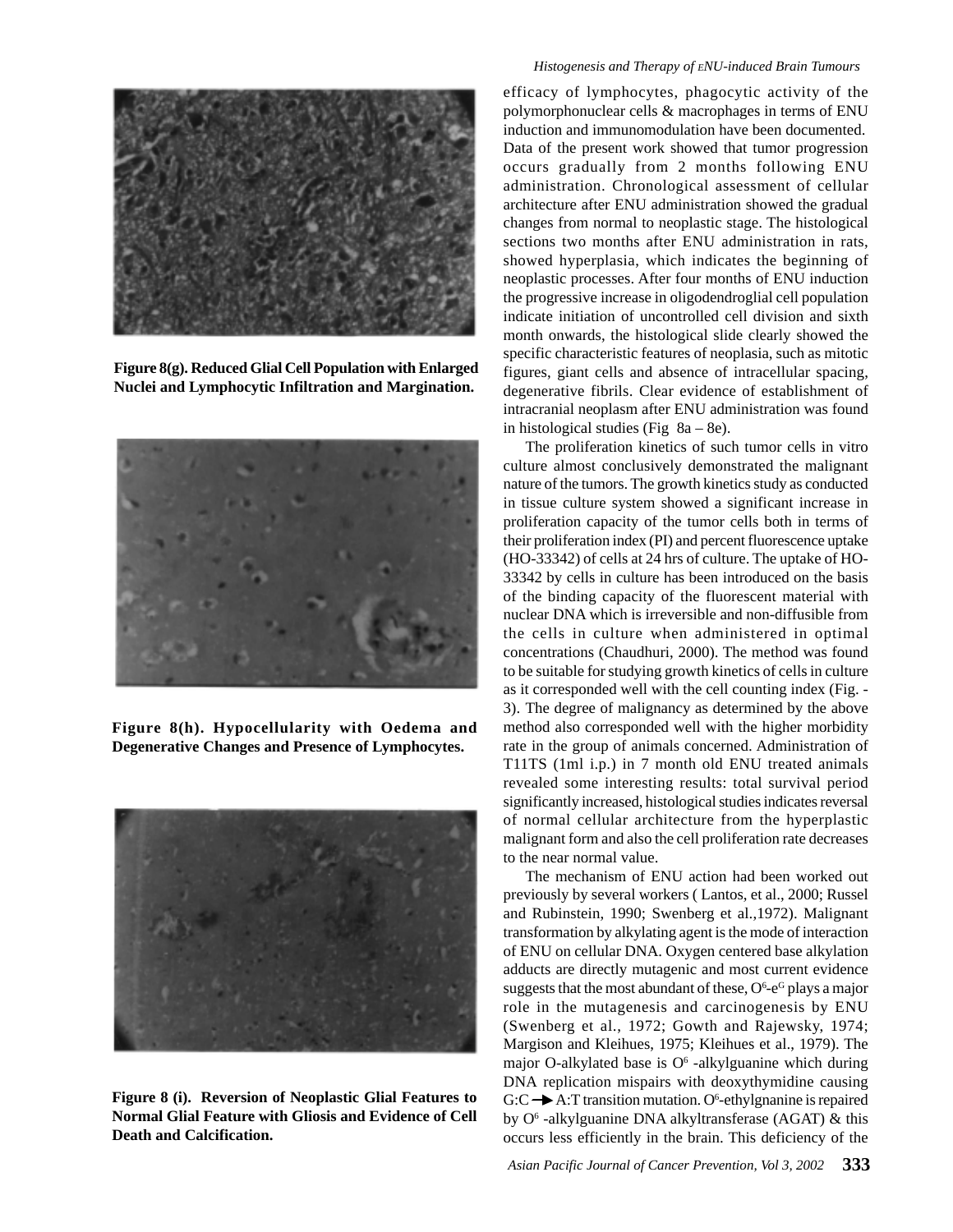CNS was considered to be the mechanisms of preferential induction of brain tumor by ENU application (Beranek, 1990)

In the present study significant correlation has been found between progressive tumor development (2-10 months) and immune responses. Compared to the normal untreated group E-rosette formation in different ENU group shows sharp decrease progressively upto  $10<sup>th</sup>$  months. In rosette forming lymphocytes the "the critical interaction " occurs between T11 target structure /sheep form of LFA-3 (a glycoprotein molecule present on the surface of SRBC) with CD2 / T11 (Pan T- cell marker) molecule (Hunig et al., 1987; Hunig, 1985; Giegerich et al., 1989; Springer et al., 1987). The growing tumor burden down regulates the CD2 molecules of the lymphocytes resulting in decrease in rosetting capacity of lymphocytes in ENU induced brain tumor condition. Gradual decrease of rosette formation from 2 months onward is due to the progressive down regulation of CD2 molecules both per individual lymphocytes and also decrease in the total number of CD2 bearing lymphocytes resulting in decreased lymphocyte count along with decreased rosette count.

The cells of the myeloid series namely macrophages showed altered phagocytic behavior in different ENU groups. After ENU administration the phagocytic activity of the macrophages decrease upto  $4<sup>th</sup>$  month and this may be due to the decrease in reactive oxygen production. Enhanced phagocytic activity occurs from  $6<sup>th</sup>$  month onward hinting at the probable arming of the macrophages against the ongoing tumor (Fig  $-5$ ). The phagocytic activity of PMN was gradually reduced as age proceed from 2 to 10 months old animals. Maximum reduction in phagocytic activity occurs in 10 months old ENU induced tumor group (E10), as revealed from reduced colour density of the phagosomes  $(0.013 \pm 0.001)$  (Fig – 7).

The extent of cytotoxic efficacy of lymphocytes, obtained through HO-33342 assay, indicates an alliance between the size of tumor and the secreting inhibitory cytokines (Fig – 6). The cytotoxic efficacy of the lymphocytes takes a progressive upper hand after the administration of ENU in neonatal rats upto  $4<sup>th</sup>$  month and is sharply depressed  $6<sup>th</sup>$ month onwards . This may be possible due to the action of the inhibitory cytokine feed back mechanisms exerted by the full grown tumor mass (IL-10, TGF-β, PGE-2) (Bodmer and Strommer, 1989; Hishhi et al., 1995; Kuppner et al., 1990).

Conventional treatment of brain tumor further suppresses the immune system (Diengdoh and Booth, 1976; Nakagaki et al., 1976) which is already suppressed by the factors secreted by the developing tumor. Immunotherapy with different endogenous biological response modifiers (BRMs) have been reported earlier but significant prognosis without side effects were not found. In the present course of investigation, administration of a transmembrane glycopeptide (T11TS / S-LFA3) derived from sheep red blood cell showed a resultant therapeutic effect on ENU induced rat brain tumor. A single administration of T11TS

showed interesting improvement of cellular immune status (CMI), compared to the depressed neoplastic condition.

Administration of T11TS has been found to modulate the activity of lymphocytes. Compared to the ENU induced untreated group, E-rosette formation in tumor bearing animals that received a single dose of 1ml of T11TS fraction demonstrated greater rosetting capacity (20.83%  $\pm$  1.8) indicating significant lymphocyte proliferation and activation (p<0.001). Upregulation of CD2 molecules in individual lymphocytes indicated by super rosetting and also quantitative lymphocyte proliferation was indicated by significant increase in rosette forming cells. The rosetting capacity of lymphocytes further increased to 42.75  $% \pm 2.5$  $(p \ll 0.001)$  with the second booster dose but the third dose  $(31.5\% \pm 1.3)$ , (p<<0. 001) could not increase the rosetting capacity possibly due to the saturation of the CD2 molecules  $(Fig-4)$ .

T cell growth and clonal expansion is a tightly regulated process requiring the growth factor IL-2, and hence the extent of the T cell proliferative response is determined by the concentration of IL-2 available to the cell and the level of IL-2R (CD25) expression on the cell (Hatakeyama, et al., 1991). Fox et al., (1985) demonstrated that activation of human thymocytes via the 50 Kd T11 sheep erythrocytes binding protein induces the expression of IL-2R both on T3+ and T3- populations. Furthermore, Meuer et al., (1984) hinted at an alternative pathway of T-cell activation through 50 Kd T11 sheep erythrocyte receptor protein. It is possible that a single booster dose of T11TS fraction may generate a strong mitogenic stimulus through T11 (CD2) that closely simulates the view of Meuer and co-workers. It can further be pointed out that the specific interaction between the CD2 (T11) and T11TS (sheep form of LFA3 or sheep CD58) play important role via CD2 mediated co-stimulatory pathway during T-cell activation and proliferation (Koyasu. et al., 1990; Krensky. et al.,1984). Further, it can reverse T cell anergy (Boussiotis. et al., 1994) caused by tumorigenic inhibition. Hatikeyama et al (1991) and Bell et al (1992) demonstrated that such a strong mitogenic stimulus through T11 (CD2) associate src-like protein tyrosin kinase from the surface of the T lymphocytes.

A linear relationship with the dose of T11TS fraction to the cytotoxic efficacy of lymphocytes has been obtained through HO – 33342 incorporation assay. Since T11 (CD2) is a pan Tcell marker. The administration of T11TS invivo may involve the CD4+, CD8+ and NK cells (Semnanirt, et al., 1994). The activation of CD4+ T cells through T11TS provide means to recruit the other effector cells such as macrophage and iMf, PMN. Activation of CTL and NK function through the T11 sheep erythrocyte binding protein have also been demonstrated by other workers (Dustin et al.,1985; Moingeon. et al., 1989; Siliciano et al., 1985). Data of the present attempt strongly indicate the linear increase of cytotoxic efficacy of lymphocytes in tumor bearing animals with 1st  $(24.83 \pm 1.8)$  (p<<. 001),  $2<sup>nd</sup>$  (28.1)  $\pm$  1.2)(p<<. 05) and 3<sup>rd</sup> booster dose of T11TS (51.5  $\pm$  3.1)  $(p<<.001)$  (Fig – 6).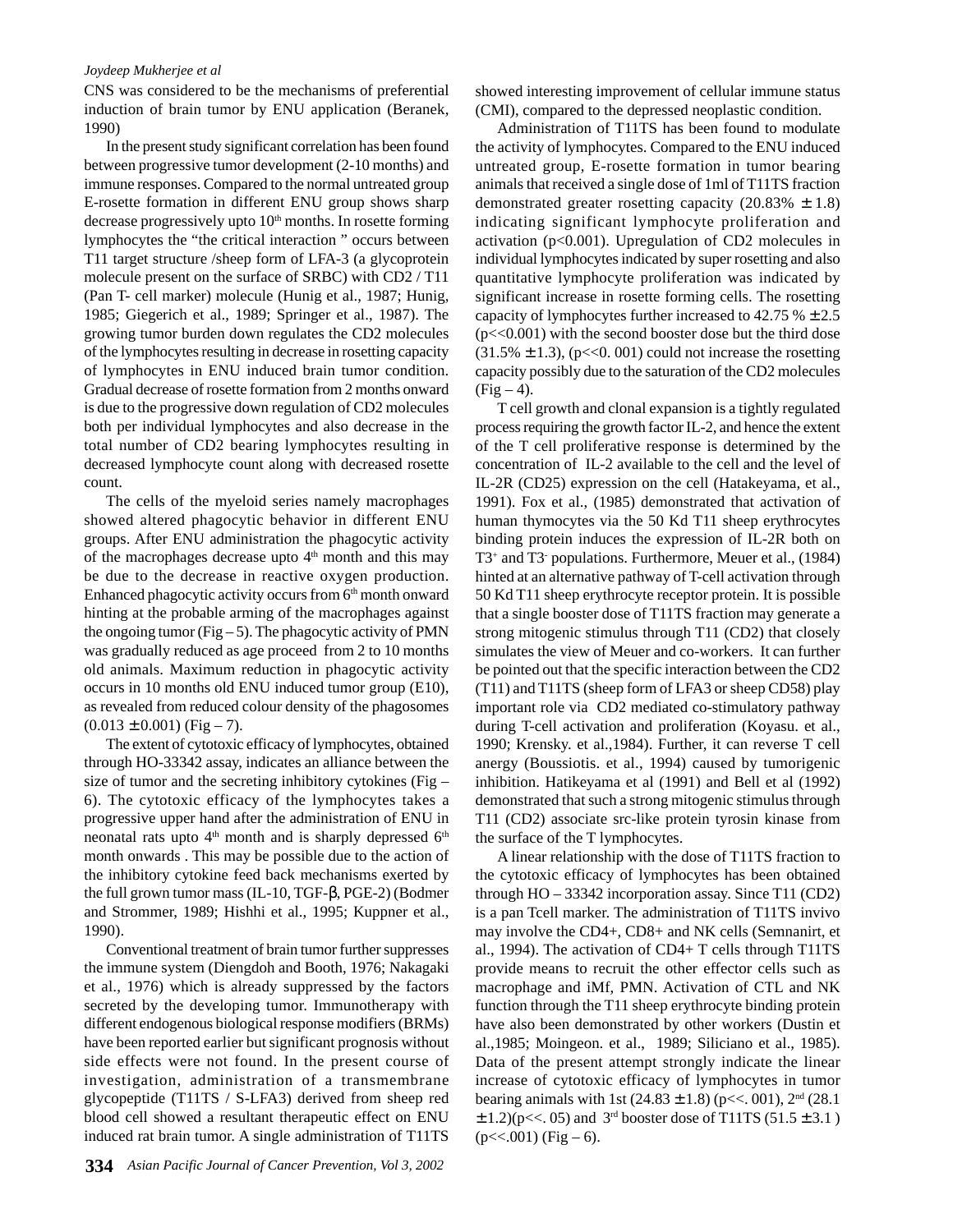Macrophage mediated phagocytosis was found to be activated with the application of T11 target structure. Significantly higher ( $p<0.001$ ) & optimum activation (0.005  $\pm$  0.003) was observed with the first booster does of T11TS fraction in tumor bearing animals (fig 5). These data suggest lymphokine-mediated activation of macrophaghes that might occur in a dose dependent manner. Activation of CD4+ cell may recruit the other effector cells as well as macrophage, and PMN (Gutierrez et al.,1999).

Results of phagocytic activity of polymorphonuclear neutrophil has been expressed in a dose-dependent manner. The phagocytic activity of PMN with the first dose of 1 ml of T11TS fraction (ET1)reaches the normal level, the second booster dose (ET2) showed the highest stimulation (0.065  $\pm$  0.002) (p<<.001) and the third dose keeps a near parity with the second dose (Fig.-7). It is possible that activated lymphocytes in the T11TS treated animal recruited PMNs indirectly through the cytokine network (neutrophil activitating factor). Our previous study (Chaudhuri et al, 1993) has shown that tumoricidal phagocytic activity of PMN is increased in SRBC treated animals.

Immunological findings have been strongly corroborated with the histological findings. Administration of T11TS fraction in ENU treated animals demonstrated the anti-tumor activity in a dose dependent manner as evidenced through the reversion of neoplastic glial features to normal glial features. Infiltration of lymphocytes and margination of the endothelial lining in the brain is the hallmark of the  $1<sup>st</sup>$  dose of T11TS administration in ENU animals. The hypocellularity observed in the first dose indicates the death of neoplastic cell population, may be by apoptotic machinery. The distorted nuclei observed after the  $2<sup>nd</sup>$  dose give a strong evidence that maximum of the neoplastic cells are on the process of death. Finally the third dose leads to total clearence of the total tumor mass and a distinct calcification  $(Fig - 8f - 8g)$ .

The present work delineates the preclinical changes occurring during the development of intracranial neoplasm. Immunological parameters indicated that rosetting capacity of lymphocytes progressively decrease during tumor development, whereas the phagocytic activity of the macrophages decreased upto 4<sup>th</sup> month but increased from  $6<sup>th</sup>$  to  $10<sup>th</sup>$  month. The initial decrease of phagocytic activity of macrophage may be due to the time taken by the macrophage to arm itself against the tumor cells. But the cytotoxicity of the lymphocytes decrease gradually during brain tumor development showing an effective relationship between intracranial immunity and peripheral immune system, where any change in intracranial immune reactivity shows its reflection on the peripheral counterpart, probably by intervention of blood brain barrier. The therapeutic effectiveness of the immunodominant epitope of SRBC i.e. T11TS or SLFA-3 as isolated, exhibited potentiating role on experimentally induced brain tumors in rats by way of augmenting the CMI function. The interaction of CD2/T11 with T11TS/SLFA3 may play an important role in T-cell activation and proliferation and thereby inducing activation

of other immune cells like macrophages and PMN through the cytokine network. The administration of T11TS (i.p) was found to produce no adverse side effects and / or toxicity in the animals concerned.

The observation of the present work provided us the impetus to study the mechanism of action of the T11TS in detail. Thus our ongoing work aimed at the purification & characterization of T11TS for its future application in human.

The subjects of the above findings are covered under pending Indian Patent Application.

## **Acknowledgement**

We are grateful for the financial sponsorship by Department of Science & Technology, Govt. of India and Department of Science & Technology and NES, Govt. of West Bengal to carry out the work.

# **References**

- Ardaur MSM and Newsholme FA(1983). Glucose and glutamine metabolism in lymphocytes of the rat. *Biochem J*, **212**, 835- 42.
- Barran MM, Parker JW (1985). A simultaneous assay for T-cells and B-cells using immunobeads. *Am J Clin Pathol*, **2**, 182-9.
- Bell GM, Imboden JB (1995). CD2 and regulation of T cell anergy. *J Immunol*, **155**, 2805-10.
- Bell GM, Bolen JB, Imboden JB (1992). Association of src-like protein tyrosine kinases with the CD2 cell surface molecule in rat lymphocytes and natural killer cell. *Mol Cell biol*, **12**, 5548- 54.
- Beranek DT (1990). Distribution of methyl and alkyl adducts following alkylation with monofunctional alkylating agents. *Mutat Res*, **231**, 11-30.
- Berquist BJ, Mahaley MS Jr, Steinbook P, Dudka I (1980). Treatment of brain tumor with BCG cell wall preparation. *Surgical Neurology*, **18**, 197 -201.
- Bodmer S, Strommer K, Frei K (1989). Immunosupression and transforming growth factor beta in glioblastoma. Preferential production of transforming growth factor- beta2. *J Immunol*, **143**, 3222-9.
- Boyum A (1976). Isolation of lymphocytes, granulocytes and macrophages. *Scand J immunol*, **5**, 9-15.
- Boussiotis VA, Freeman GJ, Griffin JD, et al (1994). CD2 is involved in maintenance and reversal of human alloantigenspecific clonal anergy. *J Exp Med*, **180**, 1665-73.
- Bubenik J (1996). Cytokine gene modified vaccines in the therapy of cancer. *Pharmacol Ther*, **69**, 1.
- Brand K, Fekl W, Von Hintzenstern J, et al (1989). Metabolism of glutamine in lymphocytes. *Metabolism*, **8**, 29-33.
- Chambertain MC, Kormanik PA, (1998). Practical guideline for the treatment of malignant gliomas, *West J Med*, **168**, 114.
- Chaudhuri Swapna, Sinha A, Sengupta A, et al (1991). Sheep erythrocytes provides metabolic triggers for tumor phagocytosis in polymorphonuclear neutrophils. A possible mechanism of tumor intibition in mice. *Biochem Int,* **23**, 231- 41.
- Chaudhuri Swapna, Dutta SK, Roy N, et al (1993). Immunomodulation & "Ia" variability in dendritic lymph cells : radio binding immunoassay versus immune response study. *Biochem Int*, **30**, 471–7.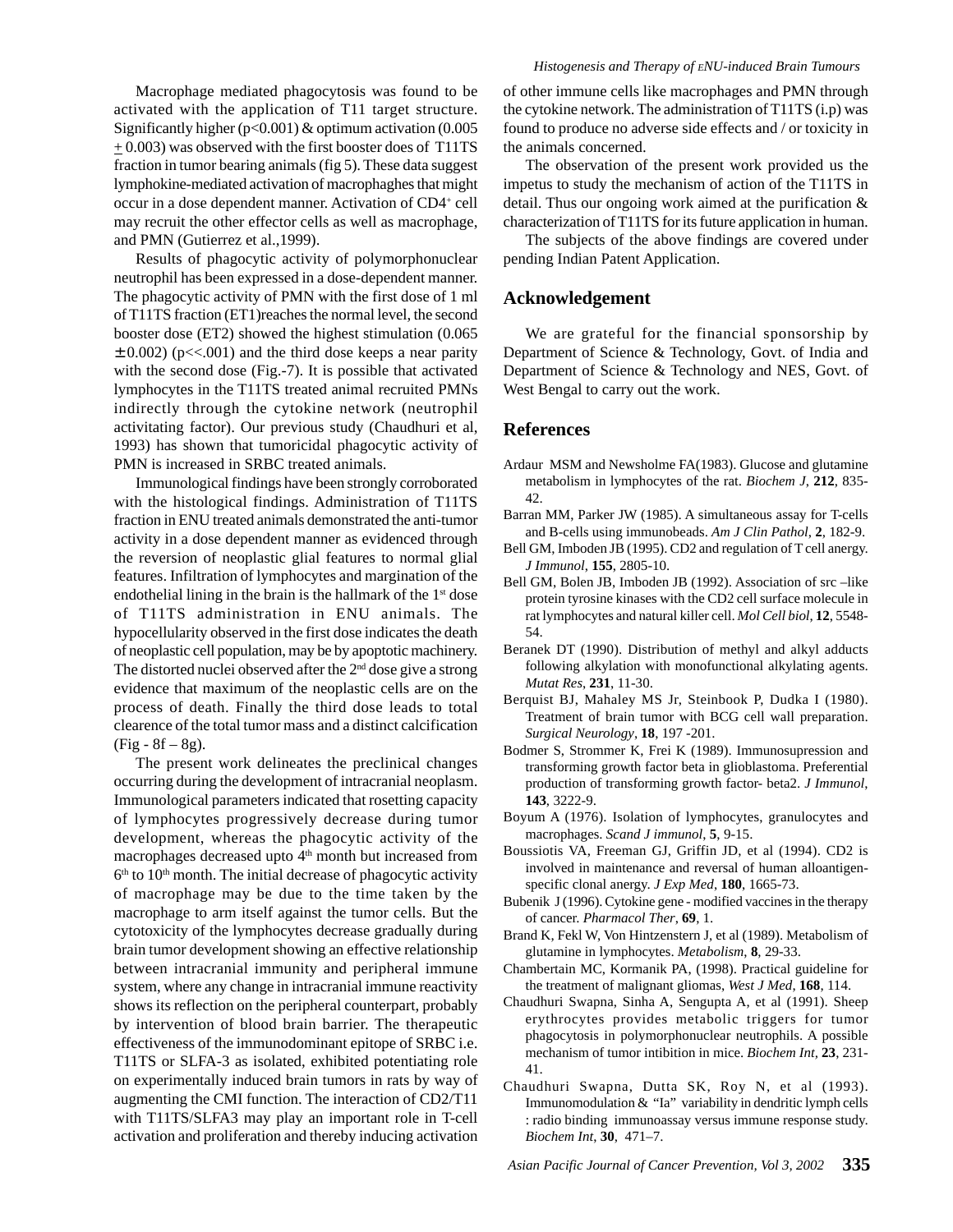- Chaudhuri Swapna, Ganguly S, Ghosh SN, et al (2000). Immunological insurgence during intracranial tumor development: Cellular immunity in astrocytoma patients. *Ind J Physiol &Appl Sc*, **54**, 118-29.
- Colombo MP and Forni G (1997). Immunotherapy I Cytokine gene transfer strategies. *Cancer Metastasis Rev*, **16**, 421.
- De Carvallo S, Kaufmen A, Pineda A (1977), Adjuvant chemo immunotherapy in central nervous system tumor . In: Salmon, S. E., Josen, S. E. (eds). Adjuvant therapy of cancer. Amsterdam : Elsiever / North Holland 495 - 502 .
- Diengdoh JV and Booth AE (1976). Post–irradiation necrosis of the temporal lobe presenting as a glioma. *J Neurosurgery*, **44**, 732-4.
- Druckray H, Ivancovic S, Preussman R (1966). Tetragenic and carcinogenic effects in the offspring after single injection of ethylnitrosourea to pregnant rats. *Nature*, **210**, 1378-9.
- Dustin ML, Selvarj P, Mattaliano RJ, Springer T A (1987). Purified lymphocyte function – associated antigen 3 binds to CD2 and mediates T lymphocyte adhesion. *J Exp Med,* **165**, 677-87.
- Ebert EC (1985). Sheep red blood cells enhance T-lymphocytes proliferation. *Clin Immunol Immunopathol*, **37**, 203-12.
- Endo Y, Matsushima K, Oppenhein JJ (1986). Mechanism of invitro antitumor effects of interleukin - 1 (IL - 1). , *Immunobiology*, **172**, 316-22.
- Fox DA, Hussey RE, Fitzgerald KA, et al (1985). Activation of human thymocytes via the 50 Kd T11 sheep erythrocytes binding protein induces the expression of interleukin2 receptors on both T3+ and T3- populations. *J Immunol*, **134**, 330-5.
- Giegerich GW, Hein WR, Miyasaka M, Tifenthaler G, Hunig T (1989). Restricted expression of CD2 among subsets of sheep thymocytes and T lymphocytes. *Immunology,* **66**, 354-61.
- Gillespie GY, Mahalay MS (1995). Biological response modifier therapies for patients with malignant gliomas: In (G.T.Thomas) Neuro-Oncology. Churchill Livingstone, NewYork, London, 242.-281.
- Glick RP, Lichtor T, Kim TS, et al (1995). Fibroblasts genetically engineered to secrete cytokines suppress tumor growth & induce antitumor immunity to a murine glioma in vivo. *Neurosurgery*, **36**, 548 – 55.
- Gollob JA, Li J, Kawasaki H, et al (1996). Molecular interaction between CD58 and CD2 counter receptors mediates the ability of monocytes to augment T cell activation by IL-12. *J Immunol,* **157**, 1886-93.
- Gowth R and Rajewsky MF (1974). Molecular and cellular mechanisms associated with pulse-carcinogenesis in rat nervous system by ethylnitrosourea: ethylation of nucleic acid and elimination rates of ethylated bases from the DNA of different tissues. *Zeitschrift fur Krebsfrschung und Klinische Onkologie*, **82**, 5539-43.
- Gutierrez M, Froster FI, Mc Conell SA, et al (1999). The detection of CD4+, CD8+, and WC1+ T lymphocytes, B cells and Macrophages in fixed and paraffin embedded brain tissue using a range of antigen recovery and amplification techniques. Vet. Immunol. *Immunopathol*, **71**, 321-34.
- Hatakeyama M, Kono T, Kobayashi N, et al (1991). Interaction of IL-2 receptor with the src- family kinase p<sup>56</sup> lck: identification of novel immunomolecular association. *Science,* **252**, 1523-8.
- Hishii M, Nitta T, Ishida H, et al (1995). Human glioma derived interleukin-10 inhibits antitumor immune responses in vitro. *Neurosurgery*, **37**, 1160-6.
- Hudson L, Hay FC (1989). Cell dynamics in vivo. In: Practical Immunology. Blackwell Scientific Publications. Oxford, London, Edinburg, Boston, Melbourne,182-206.
- Huncharek M, Muscat J (1998). Tratment of recurrent high grade astrocytoma; result of a systematic review of 1,415 patients. *Anticancer Res*, **18**, 1303.
- Hunig T (1985). The cell surface molecule recognized by the erythrocyte receptor of T-lymphocyte. *J Exp Med*, **162**, 890- 901.
- Hunig T, Mitracht R, Tiefenthaler G, et al (1986). The cell surface molecule binding to the'erythrocyte receptor' of T- lymphocytes. Cellular distribution, purification to homogeneity and biochemical properties. *Eur J Immunol,* **16**, 1615-21.
- Hunig T, Tiefenthaler G, Mitracht R, et al (1987). The erythrocyte receptor of T-lymphocytes and T-11 target structure (T11TS) : Complementary cell interaction molecules involved in T-cell activation. *Behring Inst Mitt*, **81**, 31-40.
- Ishizawa A (1981). Immunotherapy for malignant gliomas. *Neurologica Medico-Chirugica (Tokyo),* **21**, 179–91.
- Jacobs SK, Wilson DI, Koanblith PL, et al (1986). Interleukin 2 or autologous Lymphokine activated killer cell treatment of malignant glioma: phase I trial, *Cancer Research*, **46**, 2102- 4.
- Kida Y, Cravioto H, Hochwald GM, et.al (1983). Immunity to transplantable nitrosourea -induced neurogenic tumors. II. Immunoprophylaxis of tumors of the brain. *J Neuropathol Exp Urol*, **42**, 122 -35.
- Kitao T, Takeshita M, Hattori K (1976). Studies on glycopeptide released by trypsin from sheep erythrocytes. *J Immunol*, **117**, 310-2.
- Kleihues P, Doerjer G, Swenberg JA, et al (1979). DNA repair as regulatory factor in the organotrophy of alkylating carcinogens. *Archives of Toxicology suppl*, **2**, 253-62.
- Koestner A, Swenberg JA, Wechsler W (1971). Transplacental production with ethylnitrosourea of neoplasms of the nervous system in Sprague-Dawley rats. *AMJ Pathol*, **63**, 37-9.
- Koyasu S, Lawton T, Novick D, et al (1990). Role of interaction of CD2 molecule with lymphocyte function – associated antigen3 in T-cell recognition of normal antigen. *Proc Natl Acad Sci USA*, **87**, 2603-7.
- Kuppner MC, Sawamura Y, Hansou ME (1990). Influence of PGE-2 and Camp- modulating agents on human gliuoblastoma cell killing by interleukin-2 activated lymphocytes. *J Neurosurgery*, **72**, 619-7.
- Krensky AM, Robbins E, Springer TA et al. (1984): LFA-1, LFA-2 and LFA-3 antigens are involved in CTL-target conjugation. *J Immunol*, **132**, 2180-2.
- Lantos PL, Vanderberg SR, Kleihues P, et al (2000). Tumors of the nervous system. In Greenfield's Neuropathology 6<sup>th</sup> Edition, (Eds) Graham D, Lantos PL, pp.583-600.
- Lantos PL (1993). Chemical induction of tumors in nervous system:In: (G.T. Thomas) NeuroOncology. Curchill Livingstone, New York, London : 85-107.
- Lantos PL (1972). The fine structure of periventricular pleomorphic gliomas induced transplacentally by N-ethyl-N-nitrosourea in BDIX rats with a note in their origin. *J Neurological Sciences*, **17**, 443.
- Law Sujata, Maiti D, Palit Aparna, et al (2001). Facilitation of functional compartmentalization of bone marrow cells in leukemic mice by biological response modifiers : an immunotherapeutic approach. *Immunology Letters*, **76**, 145- 52.
- Liu Y, Ng KY, lillehei KO (2000). Time course analysis & modulating effects of established Brain tumor on Active-Specific Immunotherapy, Neurosurg Focus 9(6).
- Lowry OH, Rosebrough NJ, Farr AL et al (1951). Protein measurement with the Folin-Phenol reagent. *J Biol Chem*, **193**,